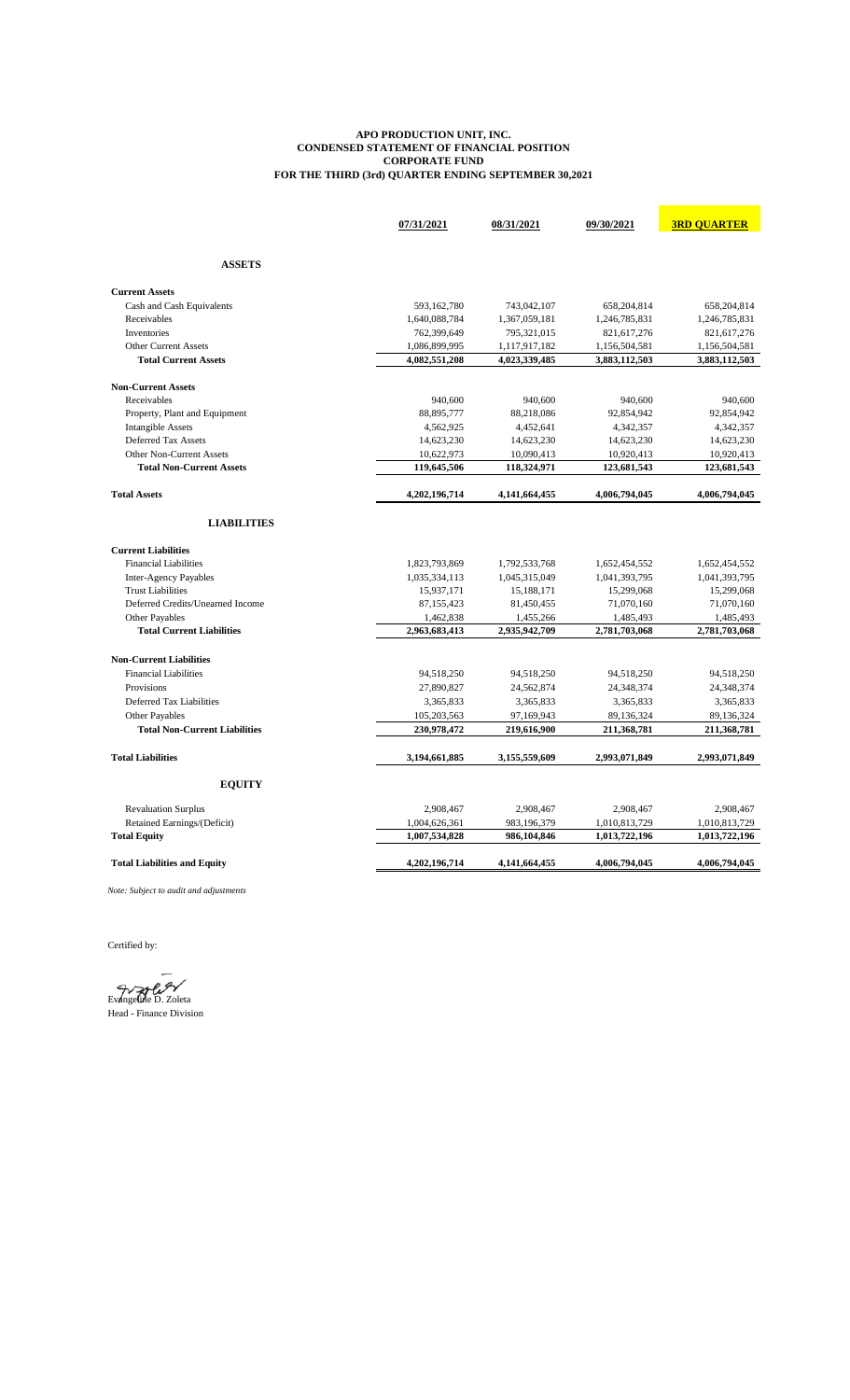# **CORPORATE FUND APO PRODUCTION UNIT, INC CONDENSED STATEMENT OF COMPREHENSIVE INCOME FOR THE THIRD (3rd) QUARTER ENDING SEPTEMBER 30,2021**

|                                                                    | <b>July 2021</b> | <b>August 2021</b> | September 2021  | <b>3RD OUARTER</b> |
|--------------------------------------------------------------------|------------------|--------------------|-----------------|--------------------|
| <b>Income</b>                                                      |                  |                    |                 |                    |
| Service and Business Income                                        | 295,218,691      | 203,166,156        | 361,820,301     | 860, 205, 148      |
| Other Non-Operating Income                                         | 2,221,513        | 194,704            | 1,580,314       | 3,996,531          |
| <b>Total Income</b>                                                | 297,440,203      | 203,360,860        | 363,400,616     | 864,201,679        |
| <b>Expenses</b>                                                    |                  |                    |                 |                    |
| <b>Personnel Services</b>                                          | (7, 130, 387)    | (6,252,020)        | (7,753,702)     | (21, 136, 109)     |
| Maintenance and Other Operating Expenses                           | (25, 632, 826)   | (6.955.990)        | (4,509,151)     | (37,097,967)       |
| <b>Financial Expenses</b>                                          |                  | (6,000)            |                 | (6,000)            |
| <b>Direct Costs</b>                                                | (264, 074, 854)  | (146,800,014)      | (322, 956, 211) | (733, 831, 079)    |
| Non-Cash Expenses                                                  | (553, 974)       | (552,902)          | (558,002)       | (1,664,878)        |
| <b>Total Expenses</b>                                              | (297, 392, 041)  | (160, 566, 926)    | (335,777,066)   | (793, 736, 033)    |
| <b>Profit/(Loss) Before Tax</b>                                    | 48,162           | 42,793,934         | 27,623,550      | 70,465,646         |
| <b>Income Tax Expense/(Benefit)</b>                                |                  |                    |                 |                    |
| <b>Income Tax Expenses-Current</b>                                 |                  | 66,748,726         |                 | 66,748,726         |
| <b>Income Tax Expenses-Deferred</b>                                |                  |                    |                 |                    |
| Profit/(Loss) After Tax                                            | 48,162           | (23,954,792)       | 27,623,550      | 3,716,920          |
| Net Assistance/Subsidy/(Financial Assistance/Subsidy/Contribution) |                  |                    |                 |                    |
| Net Income/(Loss)                                                  | 48,162           | (23,954,792)       | 27,623,550      | 3,716,920          |
| Other Comprehensive Income/(Loss) for the Period                   |                  |                    |                 |                    |
| <b>Comprehensive Income/(Loss)</b>                                 | 48,162           | (23,954,792)       | 27,623,550      | 3,716,920          |

|                                              | <b>July 2021</b> | <b>August 2021</b> | September 2021 | <b>3RD OUARTER</b> |
|----------------------------------------------|------------------|--------------------|----------------|--------------------|
| Sales Revenue                                | 295.218.691      | 203,166,156        | 361,820,301    | 860, 205, 148      |
| Share in the Profit/Revenue of Joint Venture |                  |                    |                |                    |
| Total Service and Business Income            | 295.218.691      | 203,166,156        | 361,820,301    | 860, 205, 148      |
| Other Non-Operating Income                   |                  |                    |                |                    |
| Interest Income from bank deposits           | 4.113            | 4,162              | 23.189         | 31.464             |
| Miscellaneous Income                         | 50               | ۰                  | 60             | 110                |
| <b>Bid Documents</b>                         | 20,000           | 25,000             | 10,000         | 55,000             |
| Other Income                                 | 2,197,350        | 165,542            | 1,547,065      | 3,909,957          |
| <b>Total Other Non-Operating Income</b>      | 2,221,513        | 194.704            | 1,580,314      | 3,996,531          |

Evangeline D. Zoleta

Head - Finance Division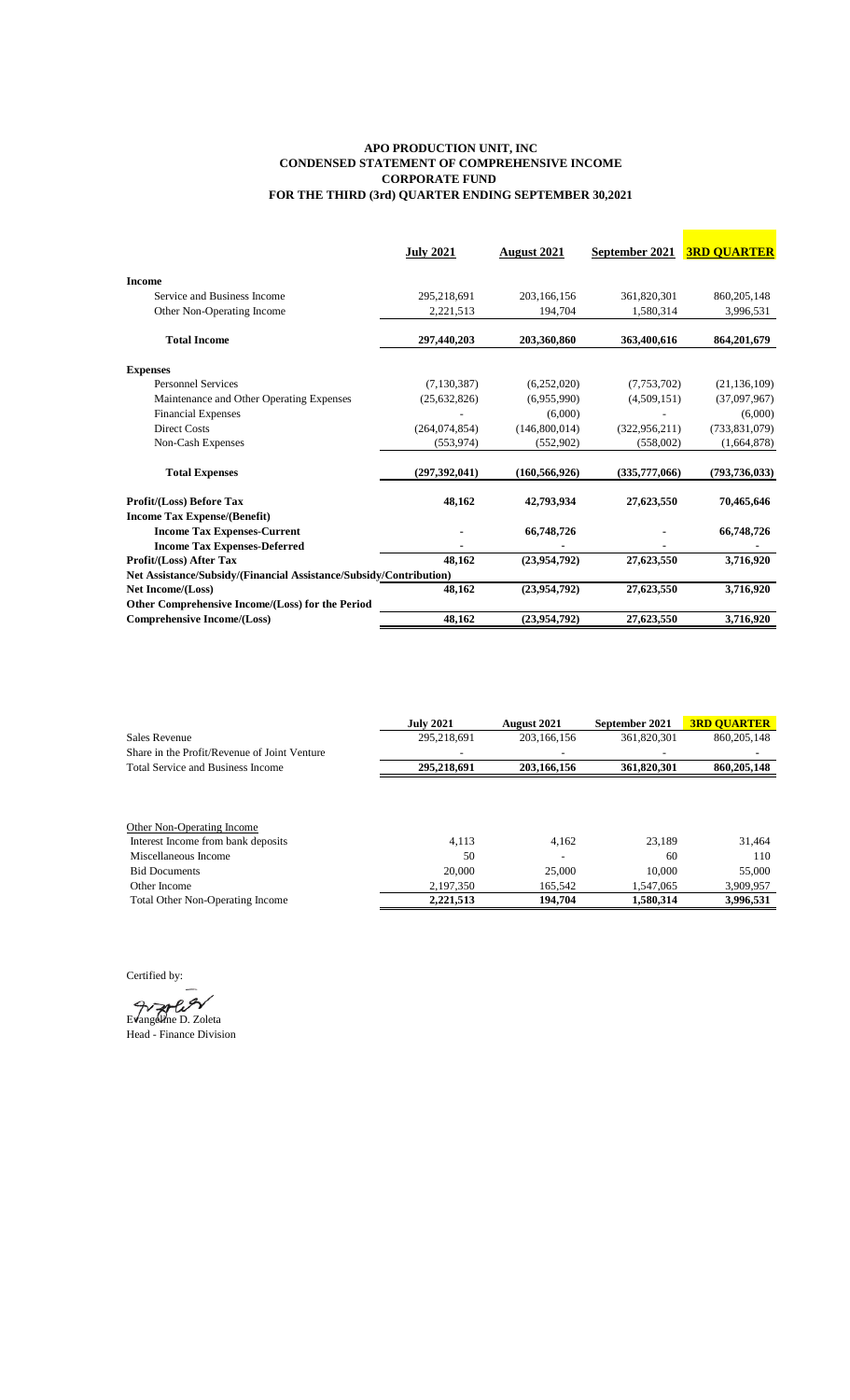### **APO PRODUCTION UNIT, INC. STATEMENT OF CHANGES IN EQUITY FOR THE THIRD (3rd) QUARTER ENDING SEPTEMBER 30, 2021**

|                                              | <b>JULY</b>   | AUG         | <b>SEPT</b>   | <b>3RD OUARTER</b>       |
|----------------------------------------------|---------------|-------------|---------------|--------------------------|
|                                              |               |             |               |                          |
| <b>BALANCE AT JANUARY 1, 2021</b>            | 611,821,203   | 611,821,203 | 611,821,203   | 611,821,203              |
| <b>CHANGES IN EQUITY -</b>                   |               |             |               |                          |
| Add/(Deduct):                                |               |             |               |                          |
| Comprehensive Income (Loss) -                | 389,850,081   | 365,895,289 | 393,518,839   | 393,518,839              |
| <b>Dividends</b>                             |               |             |               |                          |
| Dividends payable to the National Government |               |             |               | $\overline{\phantom{0}}$ |
| Other Adjustments                            | 5,863,544     | 8,388,354   | 8.382.154     | 8,382,154                |
| <b>BALANCE ENDING</b>                        | 1,007,534,828 | 986,104,846 | 1,013,722,196 | 1,013,722,196            |

Evangeline D. Zoleta Head - Finance Division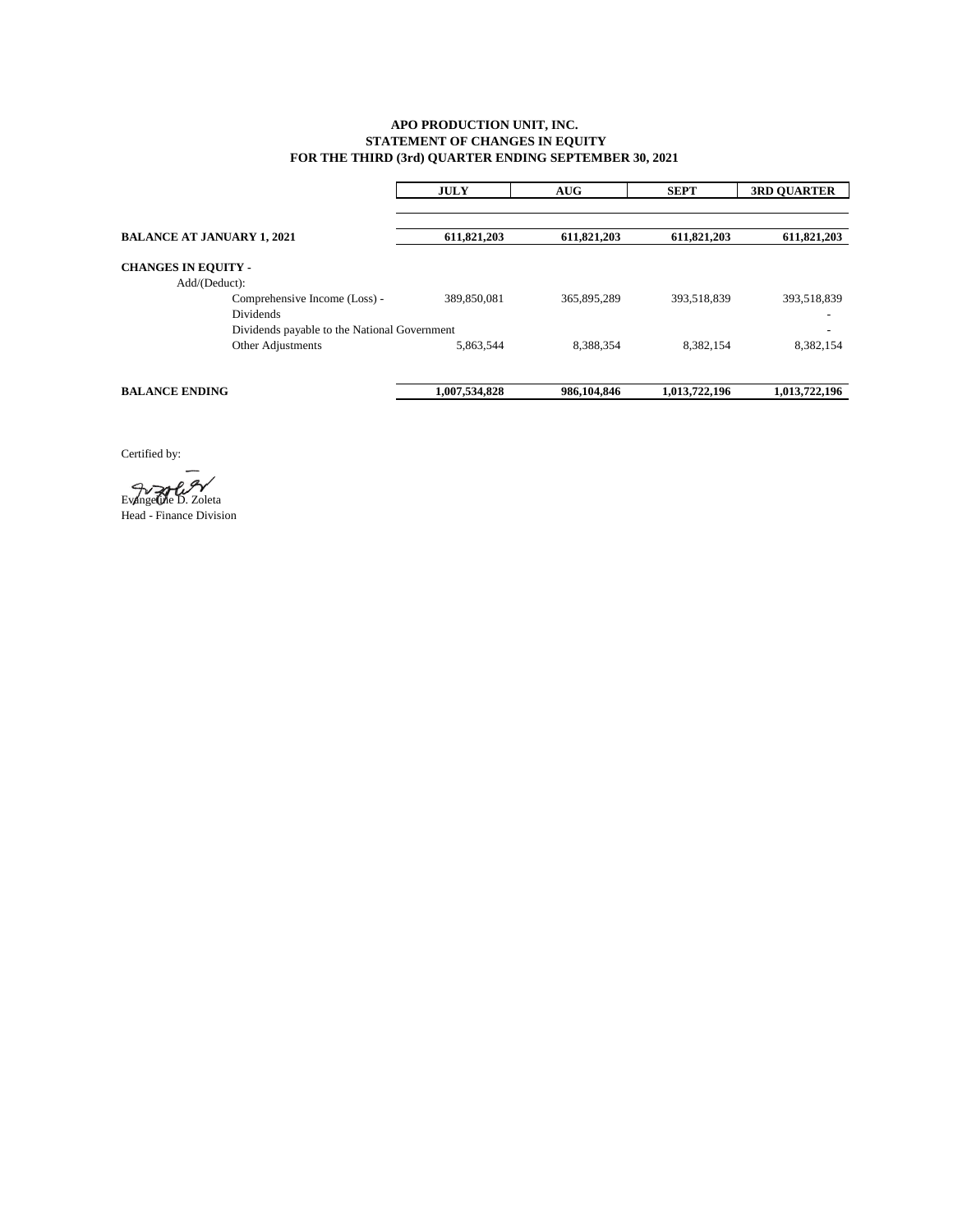### **APO PRODUCTION UNIT, INC. EBITDA FOR THE THIRD (3rd) QUARTER ENDING SEPTEMBER 30,2021**

|                                                     | <b>July 2021</b> | <b>August 2021</b> | September 2021 | <b>3RD OUARTER</b> |
|-----------------------------------------------------|------------------|--------------------|----------------|--------------------|
| Net Profit After Tax                                | 48,162           | (23,954,792)       | 27,623,550     | 3,716,920          |
| Add:                                                |                  |                    |                |                    |
| <b>Taxes Paid</b>                                   |                  | 66,748,726         |                | 66,748,726         |
| Interest                                            |                  |                    |                |                    |
| Depreciation *                                      | 1,125,828        | 1,124,580          | 1,124,201      | 3,374,608          |
| Earnings before interest, taxes and depreciation    | 1,173,989        | 43,918,515         | 28,747,751     | 73,840,255         |
|                                                     |                  |                    |                |                    |
| *Depreciation                                       |                  |                    |                |                    |
| MOH-Depreciation-Buildings and Other Structure      | 157,580          | 157,580            | 157,580        | 472,740            |
| MOH-Depreciation-Machinery and Equipment            | 402,605          | 402,430            | 402,430        | 1,207,465          |
| MOH-Depreciation-Furniture, Fixtures and Books      | 11,668           | 11,668             | 6,188          | 29,525             |
| <b>TOTAL</b>                                        | 571,853          | 571,678            | 566,199        | 1,709,730          |
| GA-Depreciation-Investment Property                 | 110,284          | 110,284            | 110,284        | 330,852            |
| GA-Depreciation-Machinery and Equipment             | 108,131          | 107,058            | 111,452        | 326,641            |
| GA-Depreciation-Transportation Equipment            | 116,185          | 116,185            | 116,185        | 348,555            |
| GA-Depreciation-Leased Assets Improvements          | 177,546          | 177,546            | 177.546        | 532,638            |
| GA-Depreciation-Other Property, Plant and Equipment | 41,828           | 41,828             | 42,535         | 126,192            |
| <b>TOTAL</b>                                        | 553,974          | 552,902            | 558,002        | 1,664,878          |
| <b>GRAND TOTAL</b>                                  | 1,125,828        | 1,124,580          | 1,124,201      | 3,374,608          |

Evangeline D. Zoleta

Head - Finance Division